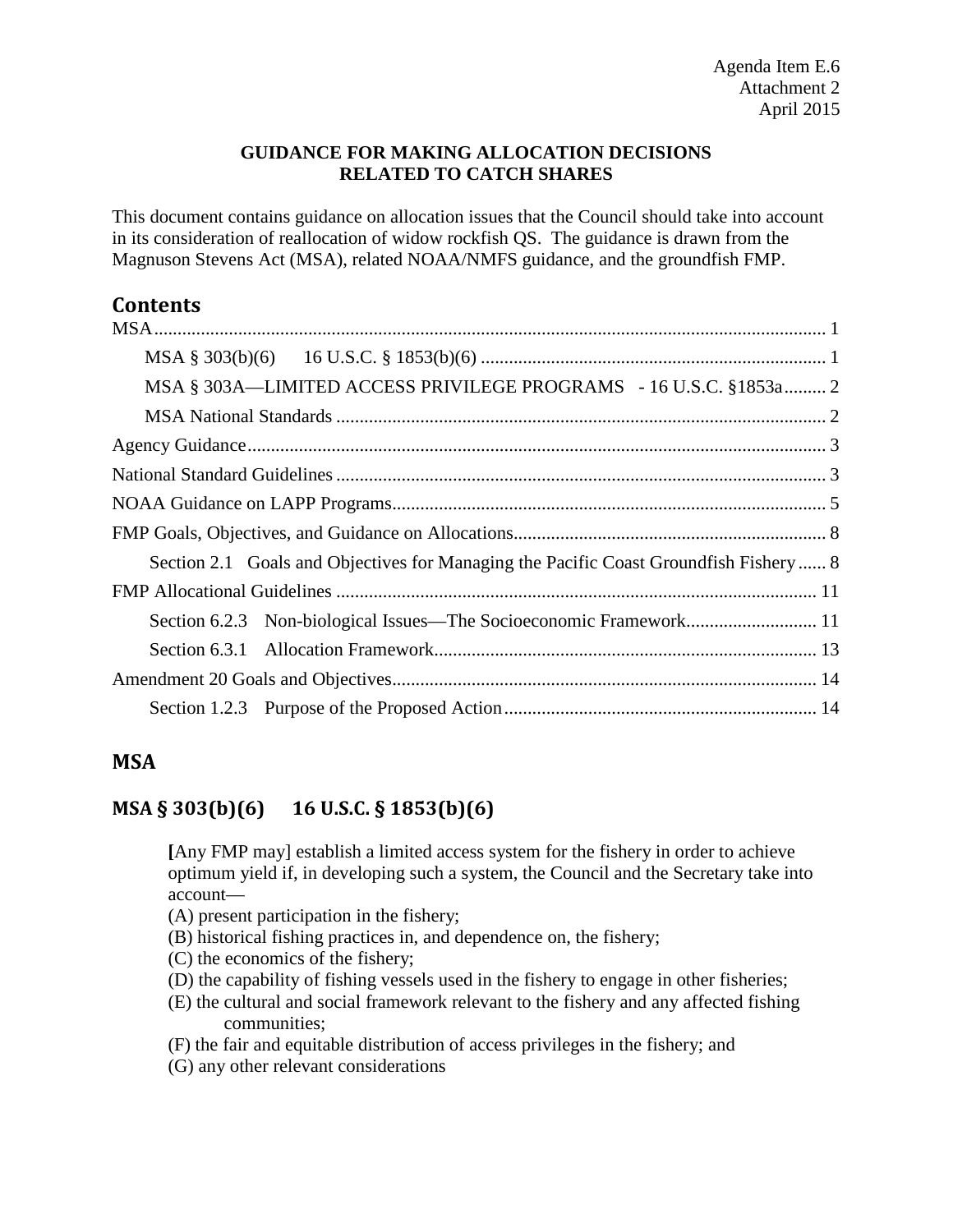The phrase "take into account" means only that the council and NMFS must consider the factors listed in section 303(b)(6) and must balance the factors against each other and against any other relevant considerations. *Sea Watch Int'l v. Mosbacher*, 762 F. Supp. 370, 379 (D.D.C. 1991).

### <span id="page-1-0"></span>**MSA § 303A—LIMITED ACCESS PRIVILEGE PROGRAMS - 16 U.S.C. §1853a**

(c)(5) ALLOCATION.—In developing a limited access privilege program to harvest fish a Council or the Secretary shall—

### (A) **establish procedures to ensure fair and equitable initial allocations, including consideration of**—

- **(i) current and historical harvests;**
- **(ii) employment in the harvesting and processing sectors;**
- **(iii) investments in, and dependence upon, the fishery; and**
- **(iv) the current and historical participation of fishing communities;**
- (B) consider the basic cultural and social framework of the fishery, especially through…
- (C) include measures to assist, when necessary and appropriate, entry-level…
- (D) ensure that limited access privilege holders do not acquire and excessive share…

(E) authorize limited access privileges to harvest fish to be held, acquired, used by, or issued under the system to persons who substantially participate in the fishery, including in specific sector of such fishery, as specified by the Council.

### <span id="page-1-1"></span>**MSA National Standards**

An allocation must be consistent with:

- **National Standard 2**: Conservation and management measures shall be based on the best scientific information available.
- **National Standard 4:** Conservation and management measures shall not discriminate between residents of different States. **If it becomes necessary to allocate or assign fishing privileges among various United States fishermen, such allocations shall be (A) fair and equitable to all such fishermen**; (B) reasonably calculated to promote conservation; and (C) carried out in such a manner that no particular individual, corporation, or other entity acquires an excessive share of such privileges.
- **National Standard 8**: Conservation and management measures shall, consistent with the conservation requirements of this Act…take into account the importance of fishery resources to fishing communities by utilizing economic and social data that meet the requirements of paragraph (2), in order to (AP provide for the sustained participation of such communities, and (B) to the extent practicable, minimize adverse economic impacts on such communities.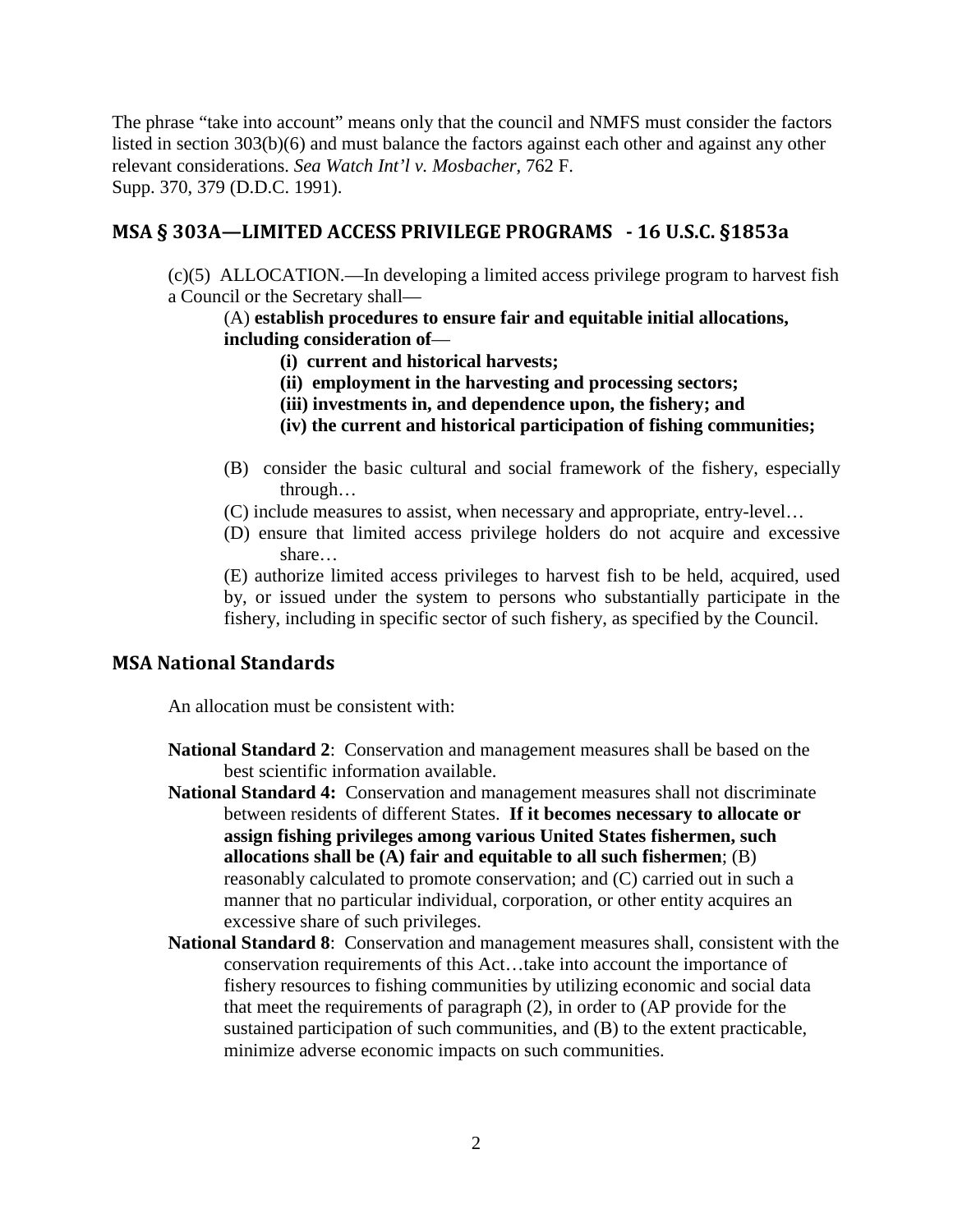## <span id="page-2-0"></span>**Agency Guidance**

### <span id="page-2-1"></span>**National Standard Guidelines**

#### **600.325 National Standard 4 – Allocations**

\*\*\*\*

(c)(2) *Analysis of allocations.* Each FMP should contain a description and analysis of the allocations existing in the fishery and of those made in the FMP. The effects of eliminating an existing allocation system should be examined. Allocations schemes considered but rejected by the Council, should be included in the discussion. The analysis should relate the recommended allocations to the FMP's objectives and OY specification, and discuss the factors listed in (c)(3) of this section.

 $(c)(3)$  *Factors in making allocations.* An allocation of fishing privileges must be fair and equitable, must be reasonably calculated to promote conservation, and must avoid excessive shares. These tests are explained in paragraphs  $(c)(3)(i)$  though  $(c)(3)(iii)$  of this section.

#### (i) *Fairness and equity.*

(A) An allocation of fishing privileges should be rationally connected to the achievement of OY or with the furtherance of legitimate FMP objectives. Inherent in an allocation is the advantaging of one group to the detriment of another. The motive for making a particular allocation should be justified in terms of the objectives of the FMP; otherwise, the disadvantaged user groups would suffer without cause. For example, an FMP objective to preserve the economic status quo cannot be achieved by excluding a group of longtime participants in the fishery. On the other hand, there is a rational connection between an objective of harvesting shrimp at their maximum size and closing a nursery area to trawling.

(B) An allocation may impose a hardship on one group if it is outweighed by the total benefit received by another group or groups. An allocation need not preserve the status quo in the fishery to qualify as "**fair and equitable,"** if a restructuring of fishing privileges would maximize overall benefits. The Council should make an initial estimate of the relative benefits and hardships imposed by the allocation, and compare its consequences with those of alternative allocation schemes, including the status quo. Where relevant, judicial guidance and government policy concerning the rights of treaty Indians and aboriginal Americans must be considered in determining whether an allocation is fair and equitable.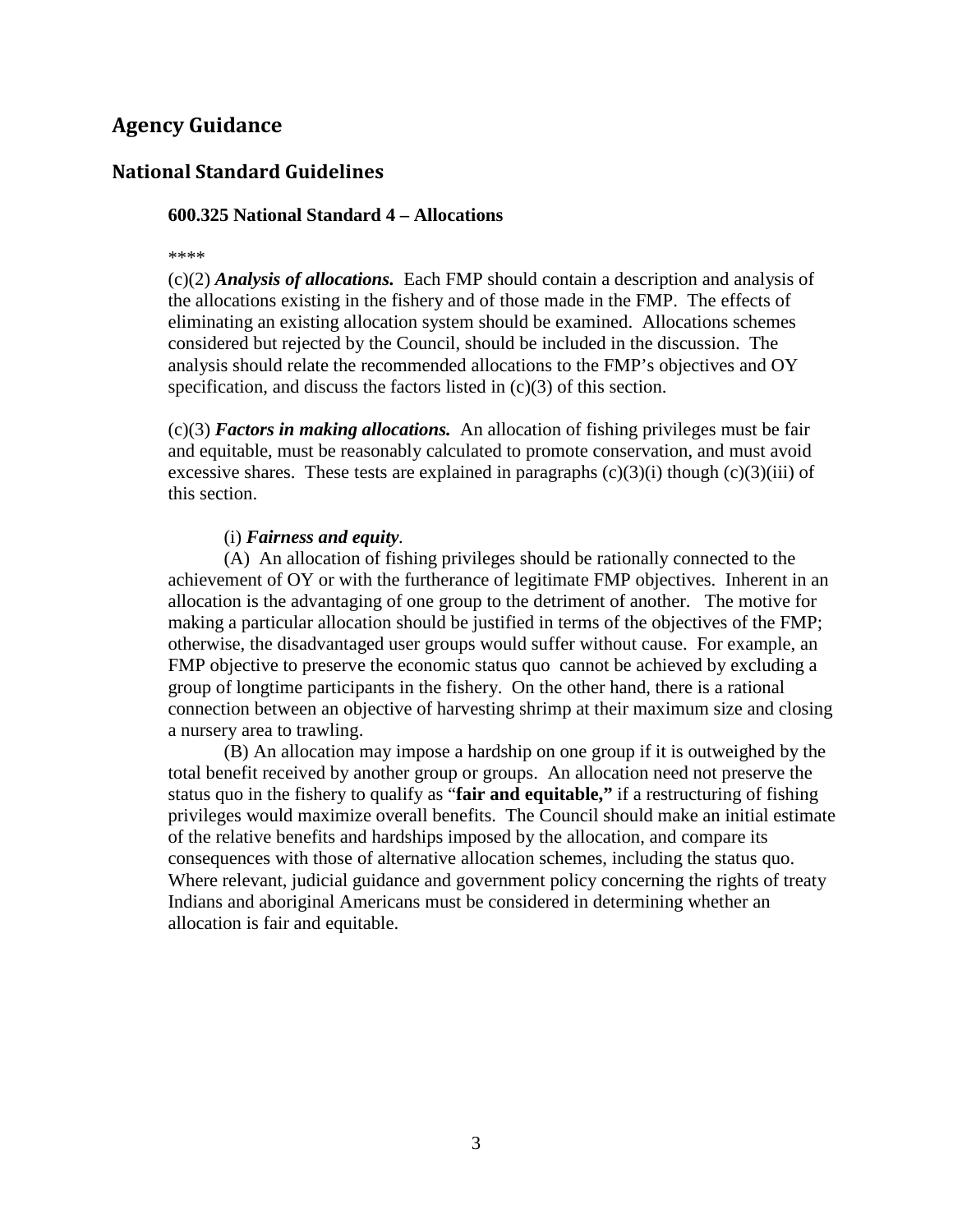**(ii)** *Promotion of conservation.* Numerous methods of allocating fishing privileges are considered "conservation and management" measures under 303 of the Magnuson-Stevens Act. An allocation scheme may promote conservation by encouraging a rational, more easily managed use of the resource. Or, it may promote conservation (in the sense of wise use) by optimizing the yield in terms of size, value, market mix, price, or economic or social benefit of the product. To the extent that rebuilding plans or other conservation and management measures that reduce the overall harvest in a fishery are necessary, any harvest restrictions or recovery benefits must be allocated fairly and equitably among the commercial, recreational, and charter fishing sectors of the fishery.

**(iii)** *Avoidance of excessive shares***.** An allocation scheme must be designed to deter any person or other entity from acquiring an excessive share of fishing privileges, and to avoid creating conditions fostering inordinate control, by buyers or sellers, that would not otherwise exist.

**(iv)** *Other factors.* In designing an allocation scheme, a Council should consider other factors relevant to the FMP's objectives. Examples are economic and social consequences of the scheme, food production, consumer interest, dependence of the fishery by present participants and coastal communities, efficiency of various types of gear used in the fishery, transferability of effort to and impact on other fisheries, opportunity for new participants to enter the fishery, and enhancement of opportunities for recreational fishing.

#### **§ 600.345 National Standard 4—Communities.**

\*\*\*\*\*\*

(b)(2) This standard does not constitute a basis for allocating resources to a specific fishing community nor for providing preferential treatment based on residence in a fishing community.

#### \*\*\*\*\*\*

(c)(3)To address the sustained participation of fishing communities that will be affected by management measures, the analysis should first identify affected fishing communities and then assess their differing levels of dependence on and engagement in the fishery being regulated. The analysis should also specify how that assessment was made. The best available data on the history, extent, and type of participation of these fishing communities in the fishery should be incorporated into the social and economic information presented in the FMP. The analysis does not have to contain an exhaustive listing of all communities that might fit the definition; a judgment can be made as to which are primarily affected. The analysis should discuss each alternative's likely effect on the sustained participation of these fishing communities in the fishery.

(4) The analysis should assess the likely positive and negative social and economic impacts of the alternative management measures, over both the short and the long term, on fishing communities. Any particular management measure may economically benefit some communities while adversely affecting others. Economic impacts should be considered both for individual communties and for the group of all affected communities identified in the FMP….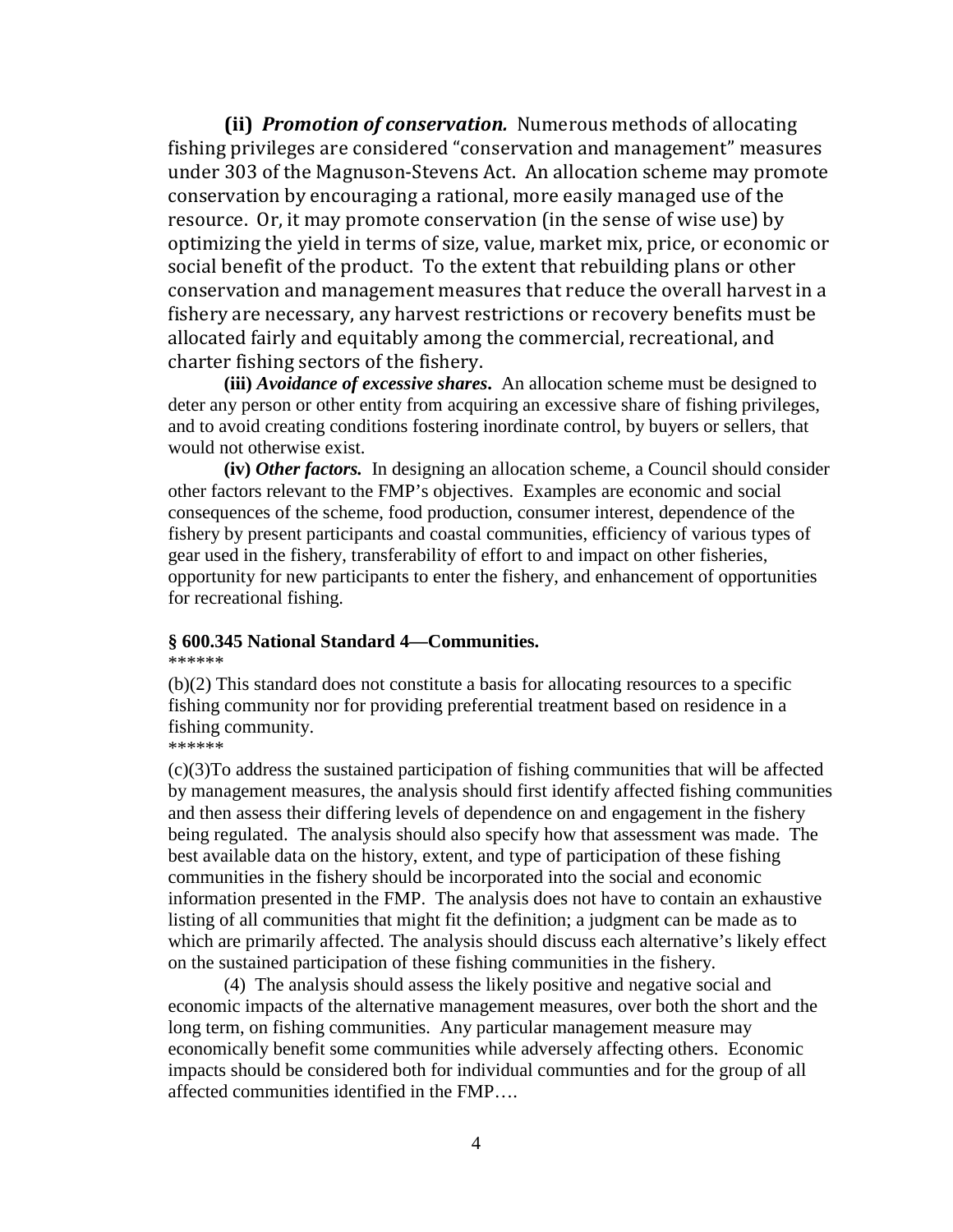(5) A discussion of social and economic impacts should identify those alternatives that would minimize the adverse impacts on those fishing communities within the constraints of conservation and management goals of the FMP, other national standards, and other applicable law.

#### <span id="page-4-0"></span>**NOAA Guidance on LAPP Programs**

**Selected portions relevant to the "reconsideration of the qualifying time periods for the initial allocations of whiting" from** *The Design And Use Of Limited Access Privilege Programs***, NOAA Technigcal Memoradum NMFS-F/SPO-86, November 2007**

**In summary, the allocations must be fair and equitable and they should consider the cultural and social framework of the fishery**. However, given the use of term "including consideration of" there is some allowable flexibility beyond the four required considerations in determining exactly how the harvest privileges will be distributed. The discussion here will not attempt to list all of the things that cannot be done other than to say any distribution that showed blatant favoritism or utter disregard to the "fair and equitable" standard in the law would likely not be approved nor would it withstand legal challenge. Similarly there will be no attempt to make a list of all the permissible procedures or formulae that could be used. Rather the discussion will focus on procedures and lessons learned. The goal will be to assist the Councils as they use their ingenuity and inventiveness to develop allocation procedures that support their objectives, taking into account the recent changes in the Act.

The initial allocation task can be broken down into two parts.  $\int^7$  Note however that the material under (B) has more to do with restrictions on the use of the harvesting privilege than it does with initial allocation, but the two are related. First, it is necessary to select the pool of entities that will be eligible to receive harvest privileges. The basics of this step have already been discussed in the section on "Eligibility." It is possible however, that the pool of potential recipients can be a subset of those who are qualified to own privileges. The Council may approve of certain types of entities being able to acquire privileges in the open market, but may feel that they do not merit an initial allocation. Congress has placed RFAs in this category.

The second step is to determine how the privileges will be distributed among those in the designated pool. Under the reauthorized MSA, there are two ways that this can be accomplished. As has been done in the past, the privileges can be given away according to specified allocation formulae. It is also possible to use auctions to sell the initial privileges as long as the auctions are constrained such that they meet the "fair and equitable" standards specified in the Act. If auctions are to be used, they would be most appropriate in traditional IFQ programs, but Councils may also wish to use them in more general LAP programs as well. The two possible ways of allocating the privileges will be discussed in turn. The revised MSA also allows rent collection with formula-based allocations, and this will be treated in a separate section.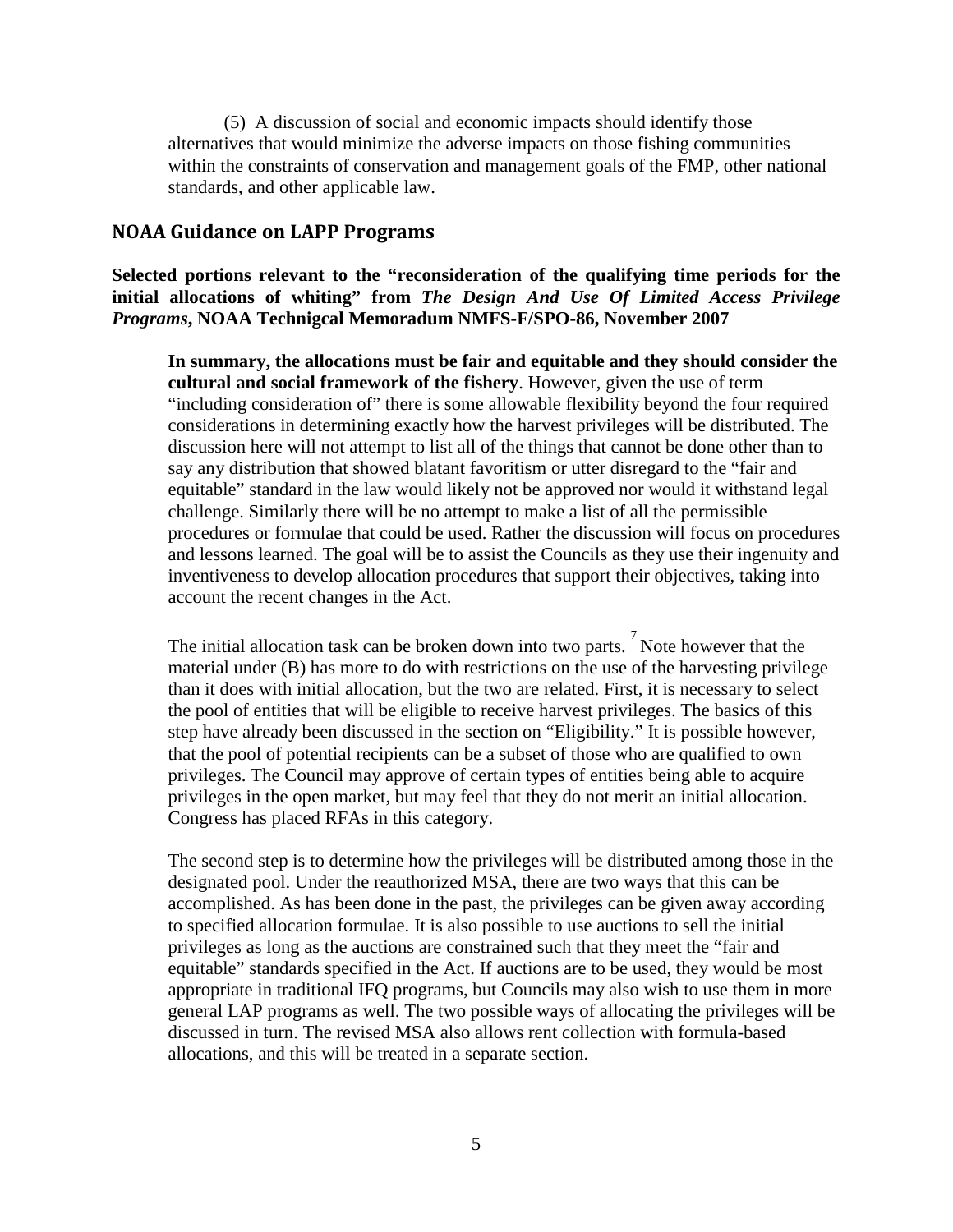#### *B. Free Formula-Based Allocations*

There are literally an infinite number of allocation formulae that are acceptable under the MSA. It is possible, however, to list some of the attributes upon which the formulae can be based. In the IFQ programs that have already been adopted under the MSA, the attributes were related to various aspects of participation in the fishery, primarily catch, capital investment, and number of years fished over a reference period.

In response to suggestions to expand the pool of eligible recipients that lead to some of the most recent revisions in the Act, characteristics of entities have become other attributes to consider. Examples are size, ownership characteristic (owner-operated), and operating location of the firm, various measures of dependence on the fishery including percent of revenue or opportunities to participate in other fisheries, and inter-relations with other fishery related business especially with respect to employment.

The participation attributes, though not without controversy, are relatively easy to handle both conceptually and with respect to data availability. For example, in the surf clam and ocean quahog program, the allocation formula was based on a weighted average of a relative catch index and a relative investment index. Working with characteristic attributes will likely be a different story. Coming up with appropriate measures of the specific characteristics that can be calculated given existing or readily available data, and then using several of them to come up with an actual allocation formula will be more difficult. Nonetheless it is a task that will have to be accomplished by those Councils who choose to broaden the potential range of eligible entities.

The following discussion starts of with a consideration of the relatively easy participation attributes in the context of traditional IFQ fisheries. Using that as a base, the discussion will turn to a preliminary assessment of the consideration of both types of attributes in the context of more general LAP programs.

Traditional IFQ Programs.

If the eligible group is restricted to vessel owners, the allocation formula could be based on equal shares (for all individuals satisfying some minimum requirements), vessel size, catch history, the number of consecutive years of participation in the fishery, or some combination of two or more of these factors. One problem with equal shares is that parttimers will have their relative shares increased, and highliners (those who have historically accounted for a disproportionate share of the landings) will be brought down to the level of the average fisherman. If the eligible group also includes crew members, it might be difficult to use catch histories for logistic reasons (turnover rates of crew are high and there may be no records of who was on which boat when catches were taken). Allocations to crew members could be based on either equal shares or the number of years of participation in the fishery or both.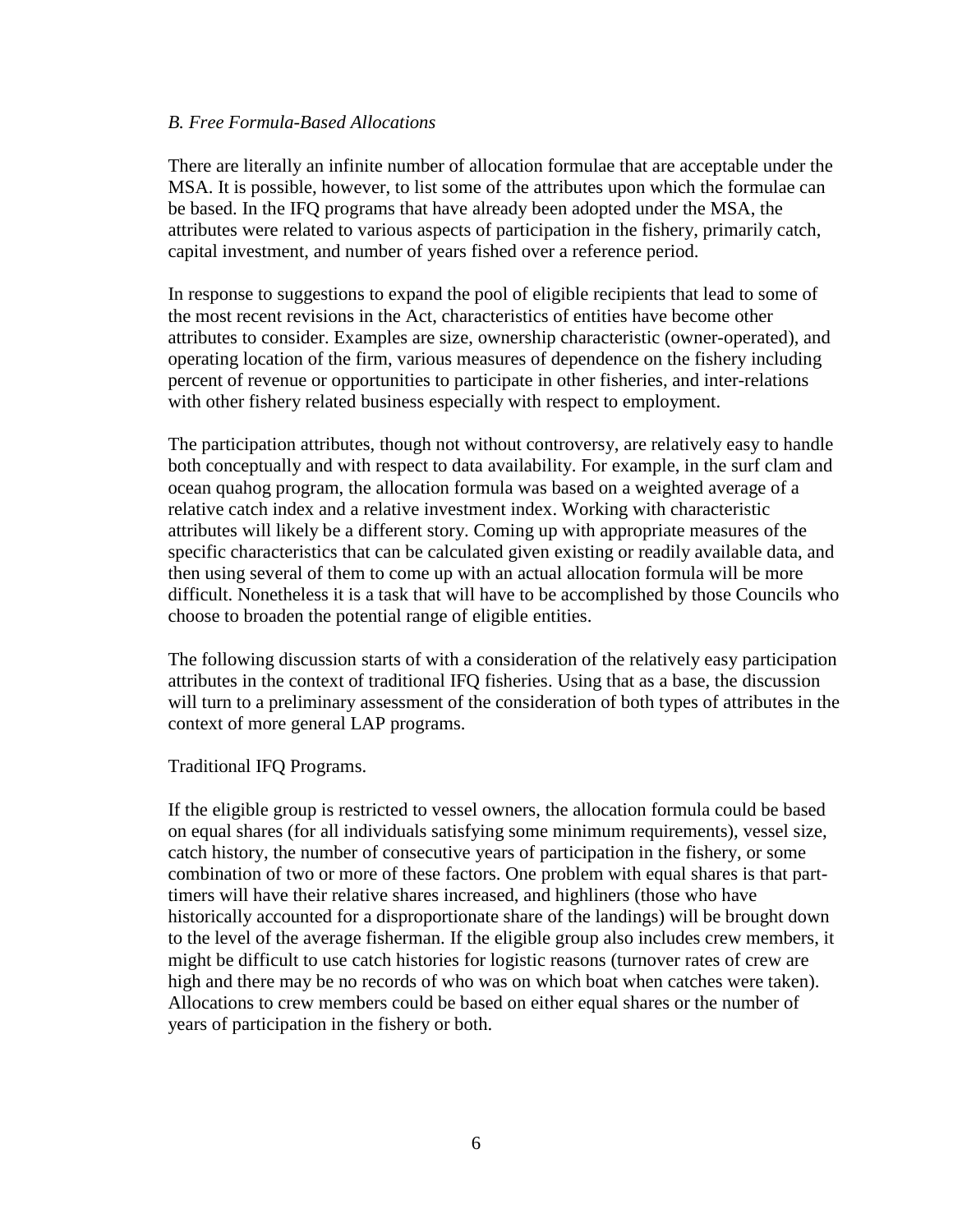If both vessel owners and crew members are considered to be eligible to receive an initial allocation, it would probably be necessary to include several of the above categories in the allocation formula. For example, 30 percent of the total quota could be divided equally among all eligible parties, 30 percent could be divided on the basis of the number of years of full-time participation in the fishery, and 40 percent could be split among vessel owners on the basis of vessel size. Strategies of this nature (with the percentages split out differently) should be explored with the industry as alternatives to strategies that rely on catch histories especially where catch documentation is weak or missing. An alternative that avoids the necessity of deriving an allocation formula is to use a lottery system.

Identified options for allocations:

- 1. Allocate shares equally among eligible recipients.
- 2. Allocate shares on the basis of vessel size.
- 3. Allocate shares on the basis of catch histories.
- 4. Allocate shares on the basis of historical participation.
- 5. Use a lottery to allocate shares.
- 6. Allocate shares using combinations of two or more of the above.

General LAP Programs.

There is little new in the above discussion for those individuals who have watched the current IFQ programs being developed. It is all second nature. However, to consider how to approach more complicated cases where LAPs are given to both traditional recipients and to FCs and may be available for purchase by RFAs, it will be useful to go back and recreate the mental process through which the above potential options were developed.

Given the laws and accepted views on who were potential recipients, historically the main concern was to set up an allocation that would change the fishery from the *status quo* to an IFQ fishery with a minimum disruption of the current distribution between the recipients. When that was the goal, the question became what sorts of things could be used to quantitatively compare allocations among the potential recipients? Looking at participation characteristics was a good way to do this. Catch histories are a way to compare the relative success of various participants. Comparing the financial investments shows, albeit imperfectly, relative commitments to a fishery, and at the same time, relative differences in amounts that will have to be earned to support the capital equipment. It is interesting to note that the two measures will provide different rankings. A smaller older boat operated by a high-liner could have a very good catch record but could be way low on the financial investment ladder. Which measure is best? That is a judgment call. At the same time, others may not like either of these measures and would argue for years of participation. Finally, others would suggest that the notion of maintaining the existing distribution is not appropriate and would argue for an equal distribution. The allocation formulae actually used in U.S IFQ programs were usually based on more than one of these measures (see the initial allocation entries in the LAP Program Spotlights in Appendix 1).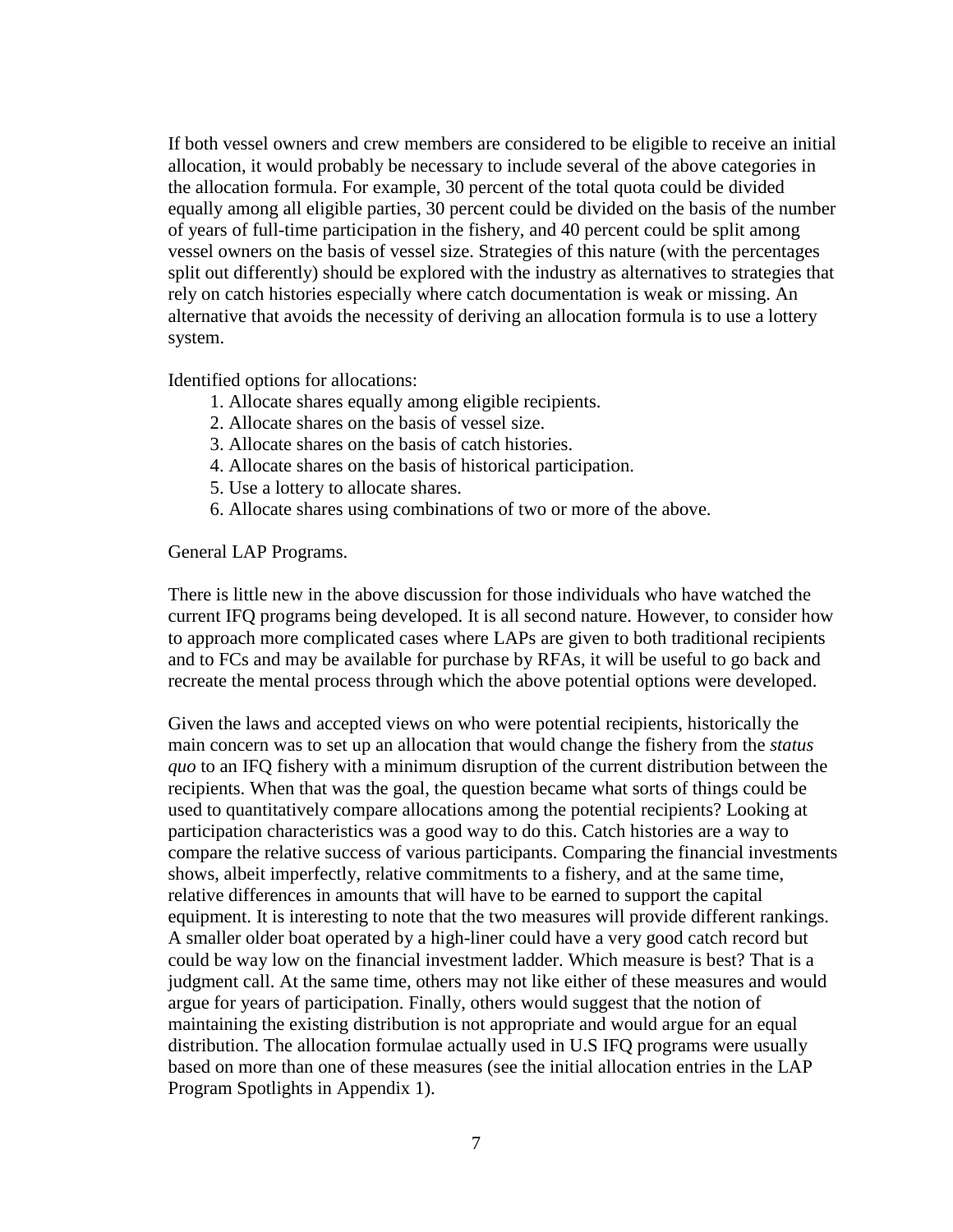Consider now the problem of coming up with an allocation formula or procedure for a more general LAP program. It would certainly be permissible to use the same type of measures that have been used in IFQ programs. However, such measures may miss some of the elements or issues that are being addressed by allowing FCs to receive harvesting privileges. It may be possible to correct for this by only using a subset of the measures or to use different weights to make weighted averages.

If Councils want to do more, it may be useful to go through the same type of exercise as described above. For example, what are the motivations for choosing to use a RFA-type organization in a particular case? Assume that it is the ability to look at the full range of fishery related businesses including processing, supply companies, and downstream marketers. In that case it will be necessary to find some measures that capture the specific issues that are being addressed, and can be quantitatively measured. Some possibilities include total employment, employees per unit of fish, percentage of net revenue that remains in the area, etc. The final step would be to turn these measures into an allocation formula. This is but one example of many options, and simply demonstrates a process that the Councils can use to expand the standard ways of calculating allocation formula if they choose to do so.

It would also be possible to use different types of formulae within the general LAP program. The Council may split the TAC into two parts and allocate one part as IFQs according to more or less traditional methods and allocate the second part to other entities with other methods.

Even with this vast array of choices, it is probably impossible to devise a system that will be perceived as equally fair by all eligible entities. To improve the perceived fairness it would be essential for the Council to repeatedly consult with the members of the selected pool and the broader suite of stakeholders.

## <span id="page-7-0"></span>**FMP Goals, Objectives, and Guidance on Allocations**

The guidelines for National Standard 4 state with respect to analysis of allocation

### "**The analysis should relate the recommended allocations to the FMP's objectives and OY specification ...." 600.325(c)(2)**

To that end, the Council FMP goals and objectives and the goals and objectives for Amendment 20 are provided here.

#### <span id="page-7-1"></span>**Section 2.1 Goals and Objectives for Managing the Pacific Coast Groundfish Fishery**

The Council is committed to developing long-range plans for managing the Washington, Oregon, and California groundfish fisheries that will promote a stable planning environment for the seafood industry, including marine recreation interests, and will maintain the health of the resource and environment. In developing allocation and harvesting systems, the Council will give consideration to maximizing economic benefits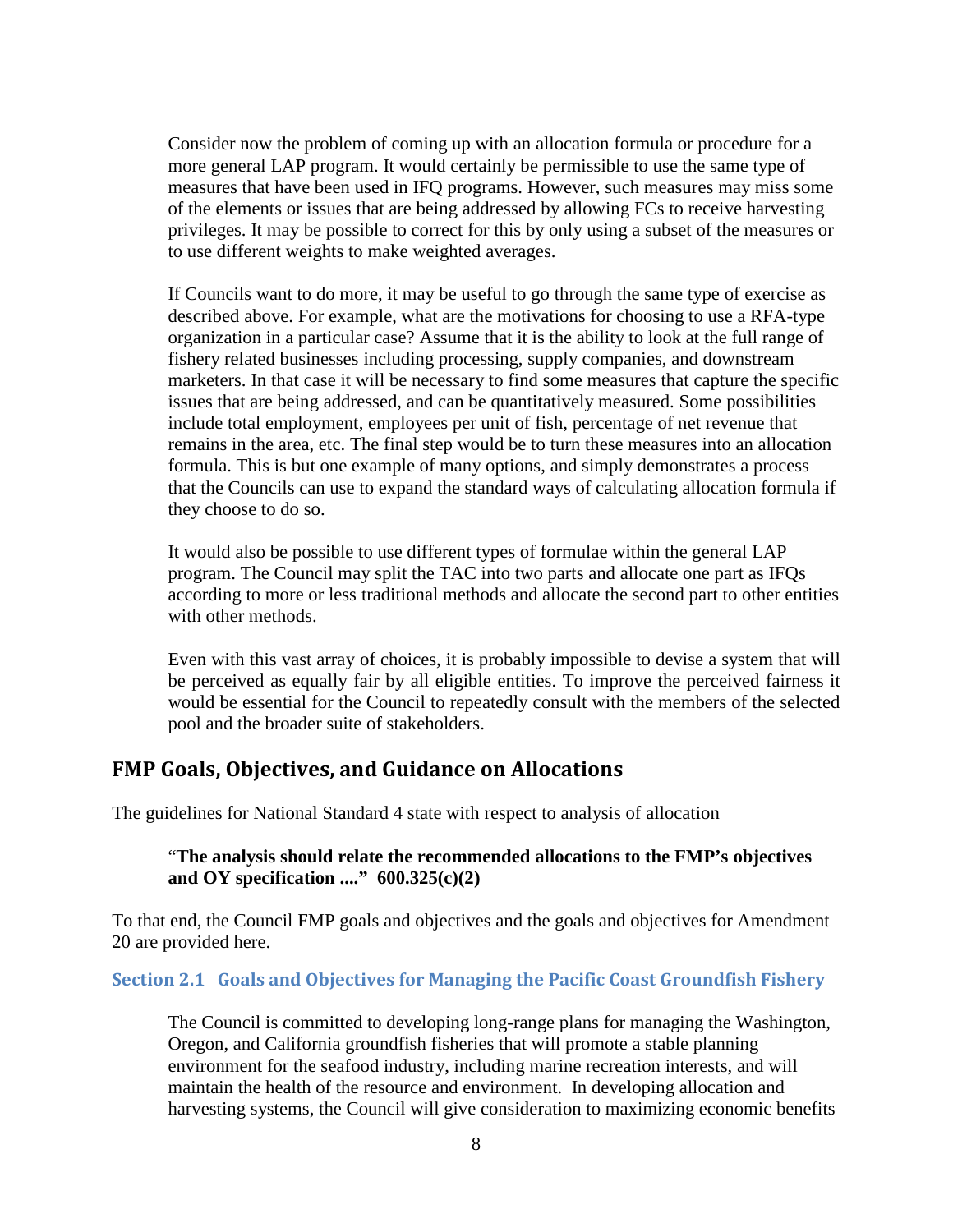to the United States, consistent with resource stewardship responsibilities for the continuing welfare of the living marine resources. Thus, management must be flexible enough to meet changing social and economic needs of the fishery as well as to address fluctuations in the marine resources supporting the fishery. The following goals have been established in order of priority for managing the west coast groundfish fisheries, to be considered in conjunction with the national standards of the Magnuson-Stevens Act.

### **Management Goals**

Goal 1 - Conservation. Prevent overfishing and rebuild overfished stocks by managing for appropriate harvest levels and prevent, to the extent practicable, any net loss of the habitat of living marine resources.

Goal 2 - Economics. Maximize the value of the groundfish resource as a whole.

Goal 3 - Utilization. Within the constraints of overfished species rebuilding requirements, achieve the maximum biological yield of the overall groundfish fishery, promote year-round availability of quality seafood to the consumer, and promote recreational fishing opportunities.

**Objectives**. To accomplish these management goals, a number of objectives will be considered and followed as closely as practicable:

#### Conservation

Objective 1. Maintain an information flow on the status of the fishery and the fishery resource which allows for informed management decisions as the fishery occurs.

Objective 2. Adopt harvest specifications and management measures consistent with resource stewardship responsibilities for each groundfish species or species group. Achieve a level of harvest capacity in the fishery that is appropriate for a sustainable harvest and low discard rates, and which results in a fishery that is diverse, stable, and profitable. This reduced capacity should lead to more effective management for many other fishery problems.

Objective 3. For species or species groups that are overfished, develop a plan to rebuild the stock as soon as possible, taking into account the status and biology of the stock, the needs of fishing communities, recommendations by international organizations in which the United States participates, and the interaction of the overfished stock within the marine ecosystem.

Objective 4. Where conservation problems have been identified for non-groundfish species and the best scientific information shows that the groundfish fishery has a direct impact on the ability of that species to maintain its long-term reproductive health, the Council may consider establishing management measures to control the impacts of groundfish fishing on those species. Management measures may be imposed on the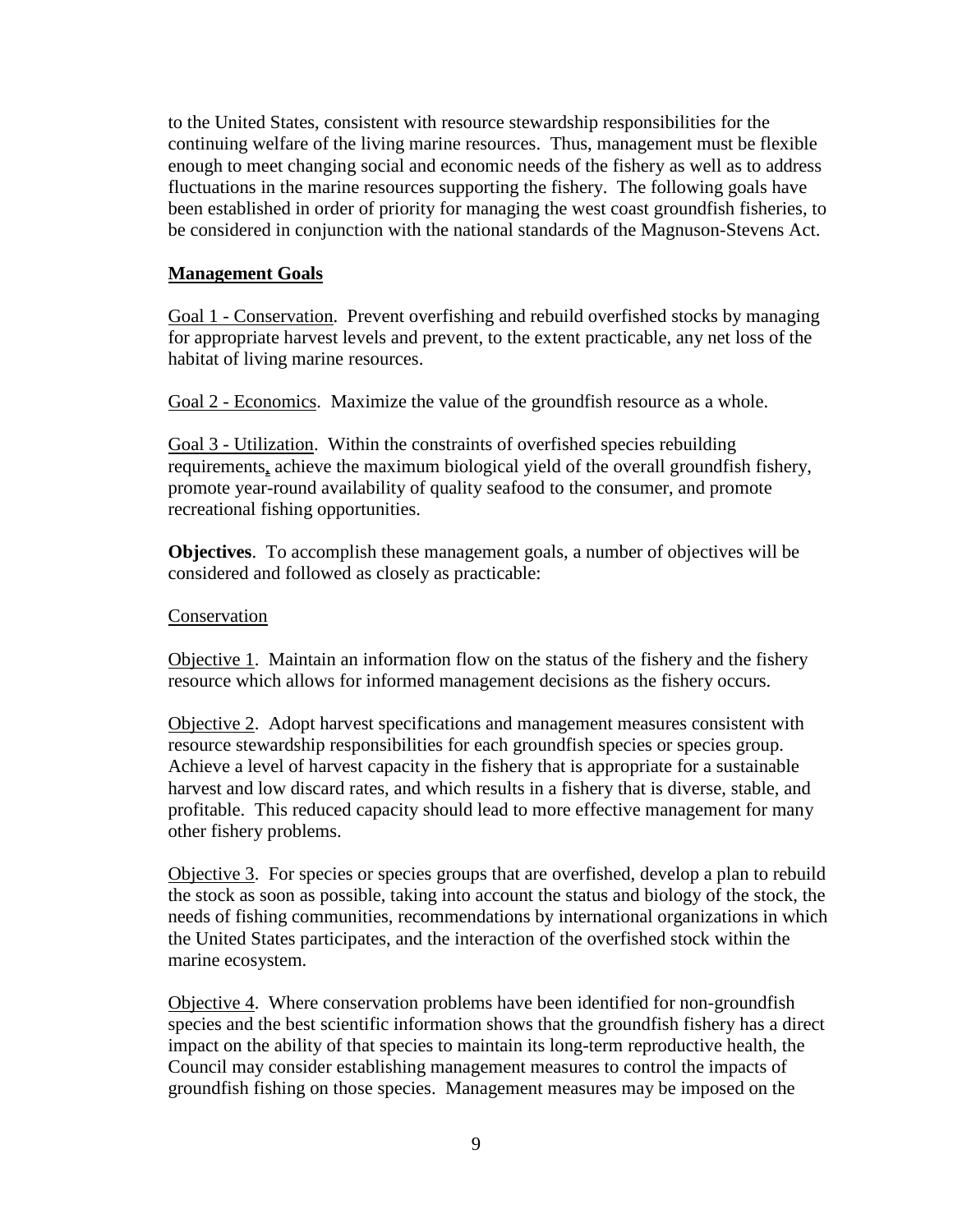groundfish fishery to reduce fishing mortality of a non-groundfish species for documented conservation reasons. The action will be designed to minimize disruption of the groundfish fishery, in so far as consistent with the goal to minimize the bycatch of non-groundfish species, and will not preclude achievement of a quota, harvest guideline, or allocation of groundfish, if any, unless such action is required by other applicable law.

Objective 5. Describe and identify EFH, adverse impacts on EFH, and other actions to conserve and enhance EFH, and adopt management measures that minimize, to the extent practicable, adverse impacts from fishing on EFH.

#### Economics

Objective 6. Within the constraints of the conservation goals and objectives of the FMP, attempt to achieve the greatest possible net economic benefit to the nation from the managed fisheries.

Objective 7. Identify those sectors of the groundfish fishery for which it is beneficial to promote year-round marketing opportunities and establish management policies that extend those sectors fishing and marketing opportunities as long as practicable during the fishing year.

Objective 8. Gear restrictions to minimize the necessity for other management measures will be used whenever practicable. Encourage development of practicable gear restrictions intended to reduce regulatory and/or economic discards through gear research regulated by EFP.

#### Utilization

Objective 9. Develop management measures and policies that foster and encourage full utilization (harvesting and processing), in accordance with conservation goals, of the Pacific Coast groundfish resources by domestic fisheries.

Objective 10. Recognize the multispecies nature of the fishery and establish a concept of managing by species and gear or by groups of interrelated species.

Objective 11. Develop management programs that reduce regulations-induced discard and/or which reduce economic incentives to discard fish. Develop management measures that minimize bycatch to the extent practicable and, to the extent that bycatch cannot be avoided, minimize the mortality of such bycatch. Promote and support monitoring programs to improve estimates of total fishing-related mortality and bycatch, as well as those to improve other information necessary to determine the extent to which it is practicable to reduce bycatch and bycatch mortality.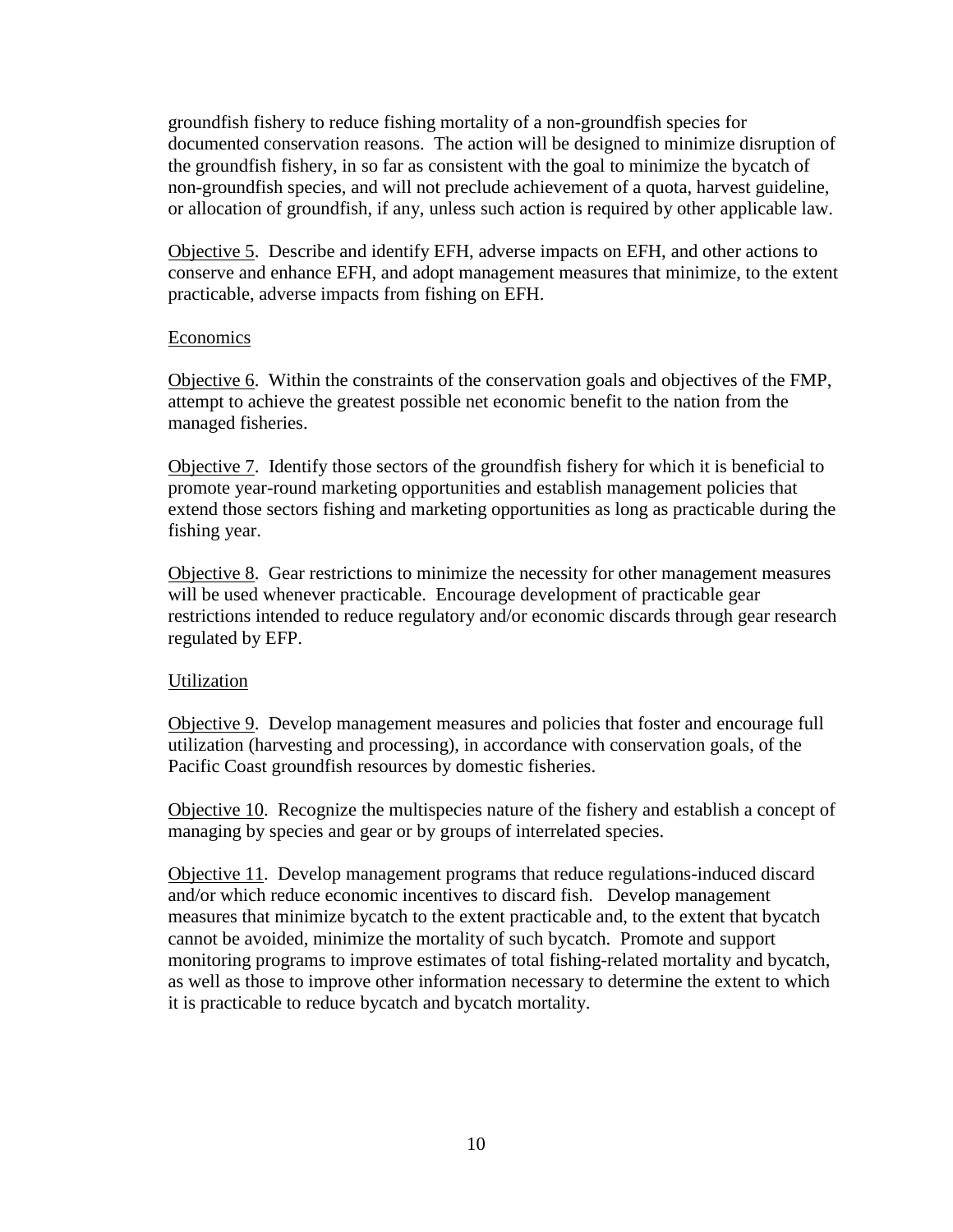Social Factors.

Objective 12. When conservation actions are necessary to protect a stock or stock assemblage, attempt to develop management measures that will affect users equitably.

Objective 13. Minimize gear conflicts among resource users.

Objective 14. When considering alternative management measures to resolve an issue, choose the measure that best accomplishes the change with the least disruption of current domestic fishing practices, marketing procedures, and the environment.

Objective 15. Avoid unnecessary adverse impacts on small entities.

Objective 16. Consider the importance of groundfish resources to fishing communities, provide for the sustained participation of fishing communities, and minimize adverse economic impacts on fishing communities to the extent practicable.

Objective 17. Promote the safety of human life at sea.

[Amended; 7, 11, 13, 16-1, 18, 16-4]

### <span id="page-10-0"></span>**FMP Allocational Guidelines**

#### <span id="page-10-1"></span>**Section 6.2.3 Non-biological Issues—The Socioeconomic Framework**

From time to time, non-biological issues may arise that require the Council to recommend management actions to address certain social or economic issues in the fishery. Resource allocation, seasons, or landing limits based on market quality and timing, safety measures, and prevention of gear conflicts make up only a few examples of possible management issues with a social or economic basis. In general, there may be any number of situations where the Council determines that management measures are necessary to achieve the stated social and/or economic objectives of the FMP.

Either on its own initiative or by request, the Council may evaluate current information and issues to determine if social or economic factors warrant imposition of management measures to achieve the Council's established management objectives. Actions that are permitted under this framework include all of the categories of actions authorized under the points of concern framework with the addition of direct resource allocation.

If the Council concludes that a management action is necessary to address a social or economic issue, it will prepare a report containing the rationale in support of its conclusion. The report will include the proposed management measure, a description of other viable alternatives considered, and an analysis that addresses the following criteria: (a) how the action is expected to promote achievement of the goals and objectives of the FMP; (b) likely impacts on other management measures, other fisheries, and bycatch; (c) biological impacts; (d) economic impacts, particularly the cost to the fishing industry; (e)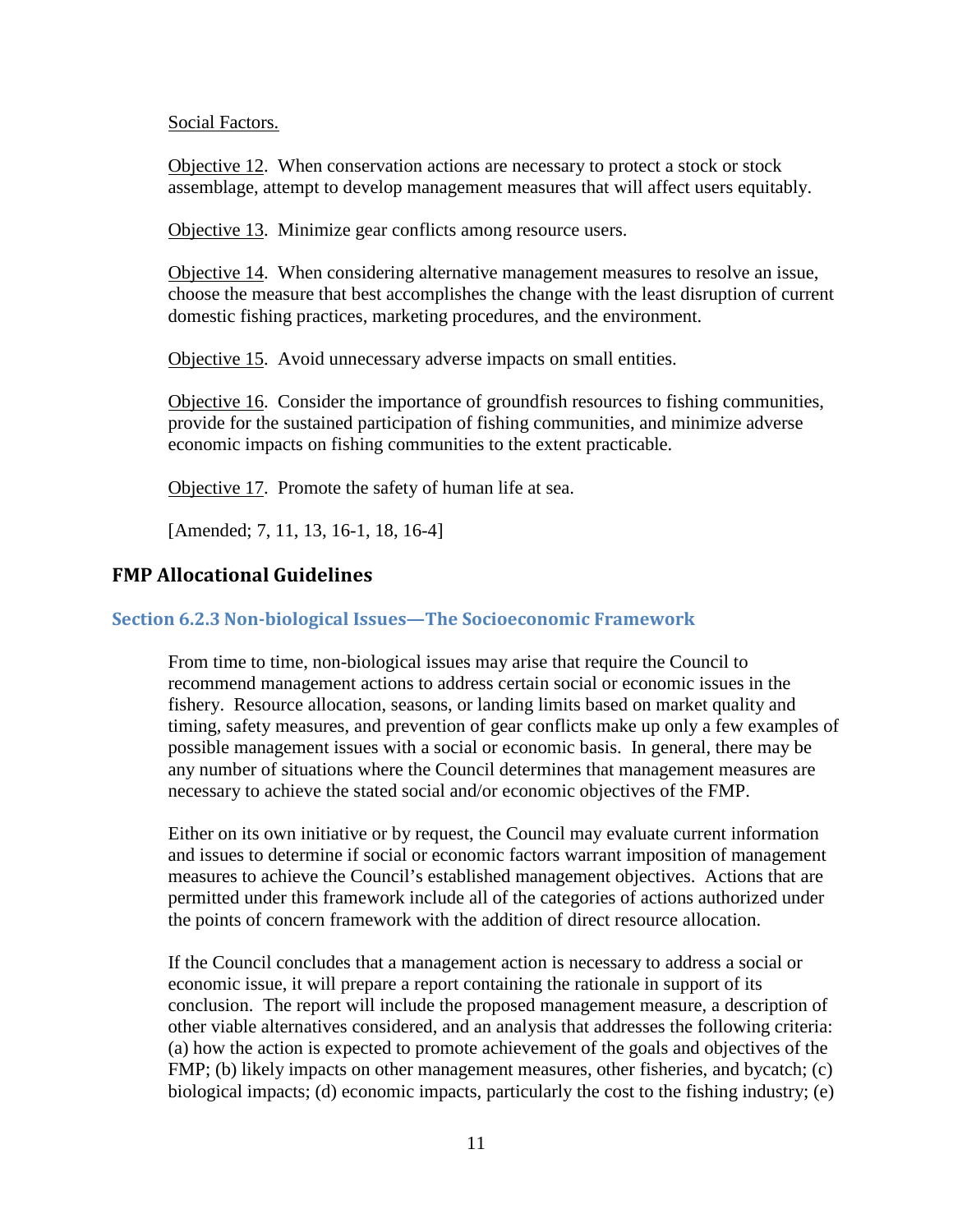impacts on fishing communities; and (f) how the action is expected to accomplish at least one of the following, or any other measurable benefit to the fishery:

- 1. Enable a quota, HG, or allocation to be achieved.
- 2. Avoid exceeding a quota, HG, or allocation.
- 3. Extend domestic fishing and marketing opportunities as long as practicable during the fishing year, for those sectors for which the Council has established this policy.
- 4. Maintain stability in the fishery by continuing management measures for species that previously were managed under the points of concern mechanism.
- 5. Maintain or improve product volume and flow to the consumer.
- 6. Increase economic yield.
- 7. Improve product quality.
- 8. Reduce anticipated bycatch and bycatch mortality.
- 9. Reduce gear conflicts, or conflicts between competing user groups.
- 10. Develop fisheries for underutilized species with minimal impacts on existing domestic fisheries.
- 11. Increase sustainable landings.
- 12. Reduce fishing capacity.
- 13. Maintain data collection and means for verification.
- 14. Maintain or improve the recreational fishery.

The Council, following review of the report, supporting data, public comment, and other relevant information, may recommend management measures to the NMFS Regional Administrator accompanied by relevant background data, information, and public comment. The recommendation will explain the urgency in implementing the measure(s), if any, and reasons therefore.

The NMFS Regional Administrator will review the Council's recommendation, supporting rationale, public comments, and other relevant information, and, if it is approved, will undertake the appropriate method of implementation. Rejection of the recommendation will be explained in writing.

The procedures specified in this chapter do not affect the authority of the Secretary to take emergency regulatory action as provided for in Section 305(c) of the Magnuson-Stevens Act if an emergency exists involving any groundfish resource, or to take such other regulatory action as may be necessary to discharge the Secretary's responsibilities under Section 305(d) of the Magnuson-Stevens Act.

If conditions warrant, the Council may designate a management measure developed and recommended to address social and economic issues as a routine management measure, provided that the criteria and procedures in Section 6.2.1 are followed.

Quotas, including allocations, implemented through this framework will be set for oneyear periods and may be modified inseason only to reflect technical corrections to an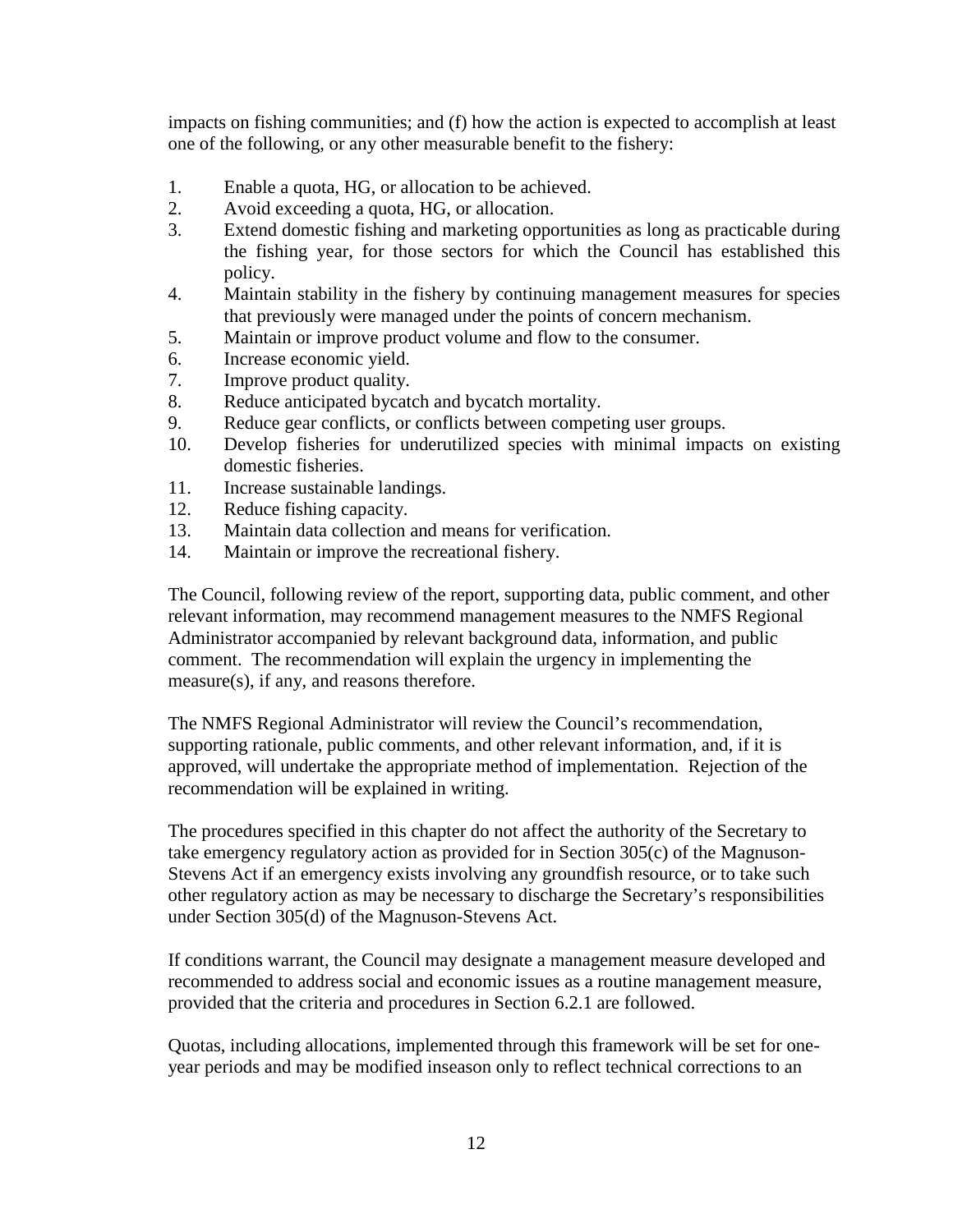ABC. (In contrast, quotas may be imposed at any time of year for resource conservation reasons under the points of concern mechanism.)

## <span id="page-12-0"></span>**Section 6.3.1 Allocation Framework**

Allocation is the apportionment of an item for a specific purpose or to a particular person or group of persons. Allocation of fishery resources may result from any type of management measure, but is most commonly a numerical quota or HG for a specific gear or fishery sector. Most fishery management measures allocate fishery resources to some degree, because they invariably affect access to the resource by different fishery sectors by different amounts. These allocative impacts, if not the intentional purpose of the management measure, are considered to be indirect or unintentional allocations. Direct allocation occurs when numerical quotas, HGs, or other management measures are established with the specific intent of affecting a particular group's access to the fishery resource.

Fishery resources may be allocated to accomplish a single biological, social or economic objective, or a combination of such objectives. The entire resource, or a portion, may be allocated to a particular group, although the Magnuson-Stevens Act requires that allocation among user groups be fair and equitable, reasonably calculated to promote conservation, and determined in such a way that no group, person, or entity receives an undue excessive share of the resource. The socioeconomic framework described in Section [0](#page-10-1) provides criteria for direct allocation. Allocative impacts of all proposed management measures should be analyzed and discussed in the Council's decisionmaking process.

In addition to the requirements described in Section [0,](#page-10-1) the Council will consider the following factors when intending to recommend direct allocation of the resource.

- 1. Present participation in and dependence on the fishery, including alternative fisheries.
- 2. Historical fishing practices in and historical dependence on the fishery.
- 3. The economics of the fishery.
- 4. Any consensus harvest sharing agreement or negotiated settlement between the affected participants in the fishery.
- 5. Potential biological yield of any species or species complex affected by the allocation.
- 6. Consistency with the Magnuson-Stevens Act national standards.
- 7. Consistency with the goals and objectives of the FMP.

The modification of a direct allocation cannot be designated as routine unless the specific criteria for the modification have been established in the regulations.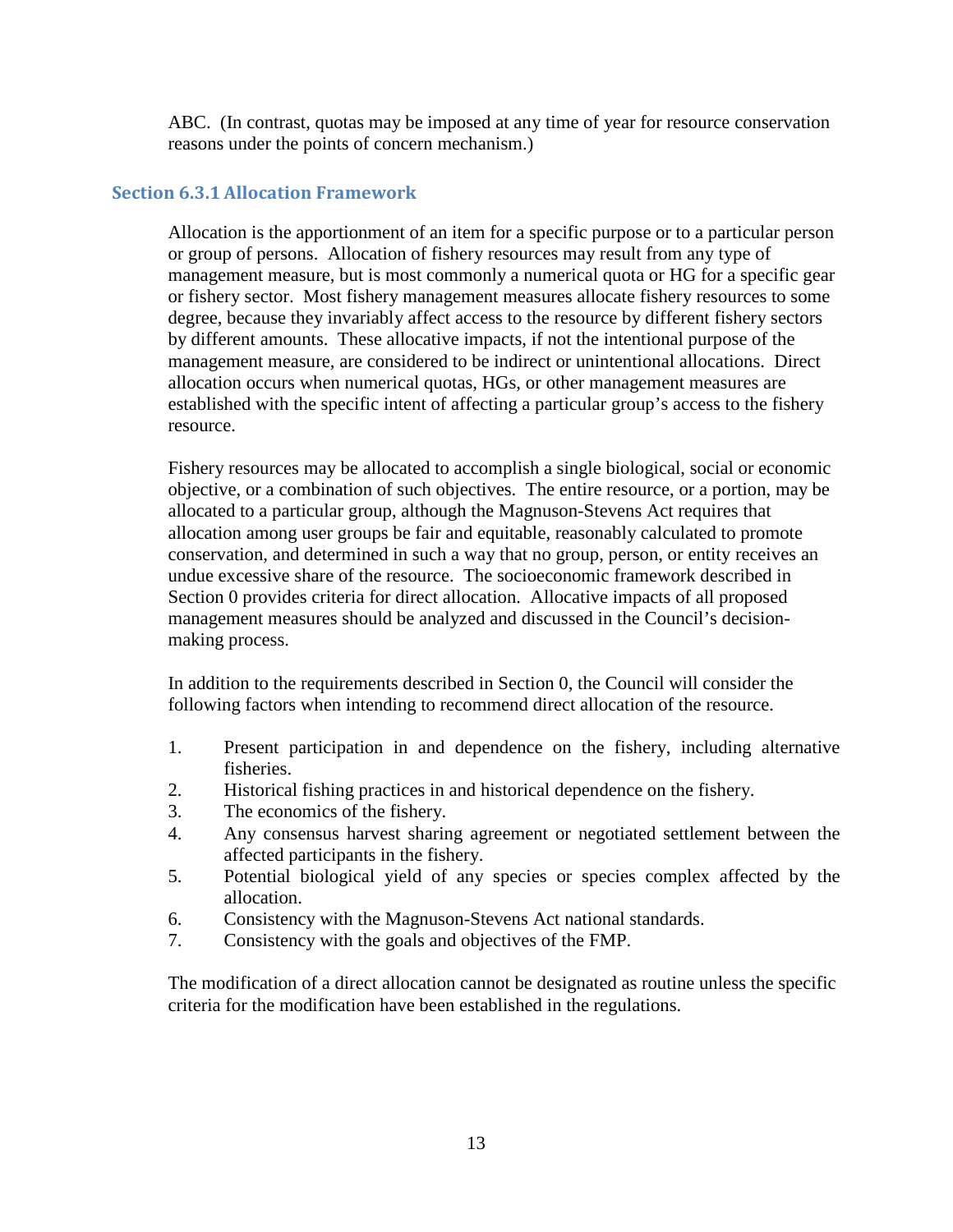## <span id="page-13-0"></span>**Amendment 20 Goals and Objectives**

### <span id="page-13-1"></span>**Section 1.2.3 Purpose of the Proposed Action**

In 2003, the Council established a Trawl Individual Quota Committee (TIQC), which was charged with assisting the Council in identifying the elements of a trawl individual quota program and scoping alternatives and potential impacts of those alternatives in support of the requirements of the MSA and NEPA. At its first meeting in October 2003, the TIQC drafted a set of goals and objectives, which another Council-established committee, the Independent Experts Panel (IEP), subsequently recommended modifying. The Council adopted this list in June 2005, but at their March 2007 meeting, the Council adopted a further revision of the goals and objectives. The participation of the TIQC, the IEP, and other entities in the scoping process is described below in Section 1.6. To pursue the goal thus developed and shown below, the Council considered alternatives that would rationalize the west coast trawl fishery and provide incentives to reduce bycatch, either through an IFQ program for all groundfish LE trawl sectors and/or through cooperatives for the fishery sectors targeting Pacific whiting. Under either alternative, allocations would be made to eligible fishery participants as a privilege to harvest a portion of fish, and not as a property right. Though structurally different, the Council's intention is that both the IFQ and co-op alternatives fulfill the goal of the program.

The following goal objectives outline the purpose of the proposed action:

#### Goal

*Create and implement a capacity rationalization plan that increases net economic benefits, creates individual economic stability, provides for full utilization of the trawl sector allocation, considers environmental impacts, and achieves individual accountability of catch and bycatch.*

#### **Objectives**

The above goal is supported by the following objectives:

- 1. Provide a mechanism for total catch accounting.
- 2. Provide for a viable, profitable, and efficient groundfish fishery.
- 3. Promote practices that reduce bycatch and discard mortality and minimize ecological impacts.
- 4. Increase operational flexibility.
- 5. Minimize adverse effects from an IFQ program on fishing communities and other fisheries to the extent practical.
- 6. Promote measurable economic and employment benefits through the seafood catching, processing, distribution elements, and support sectors of the industry.
- 7. Provide quality product for the consumer.
- 8. Increase safety in the fishery.